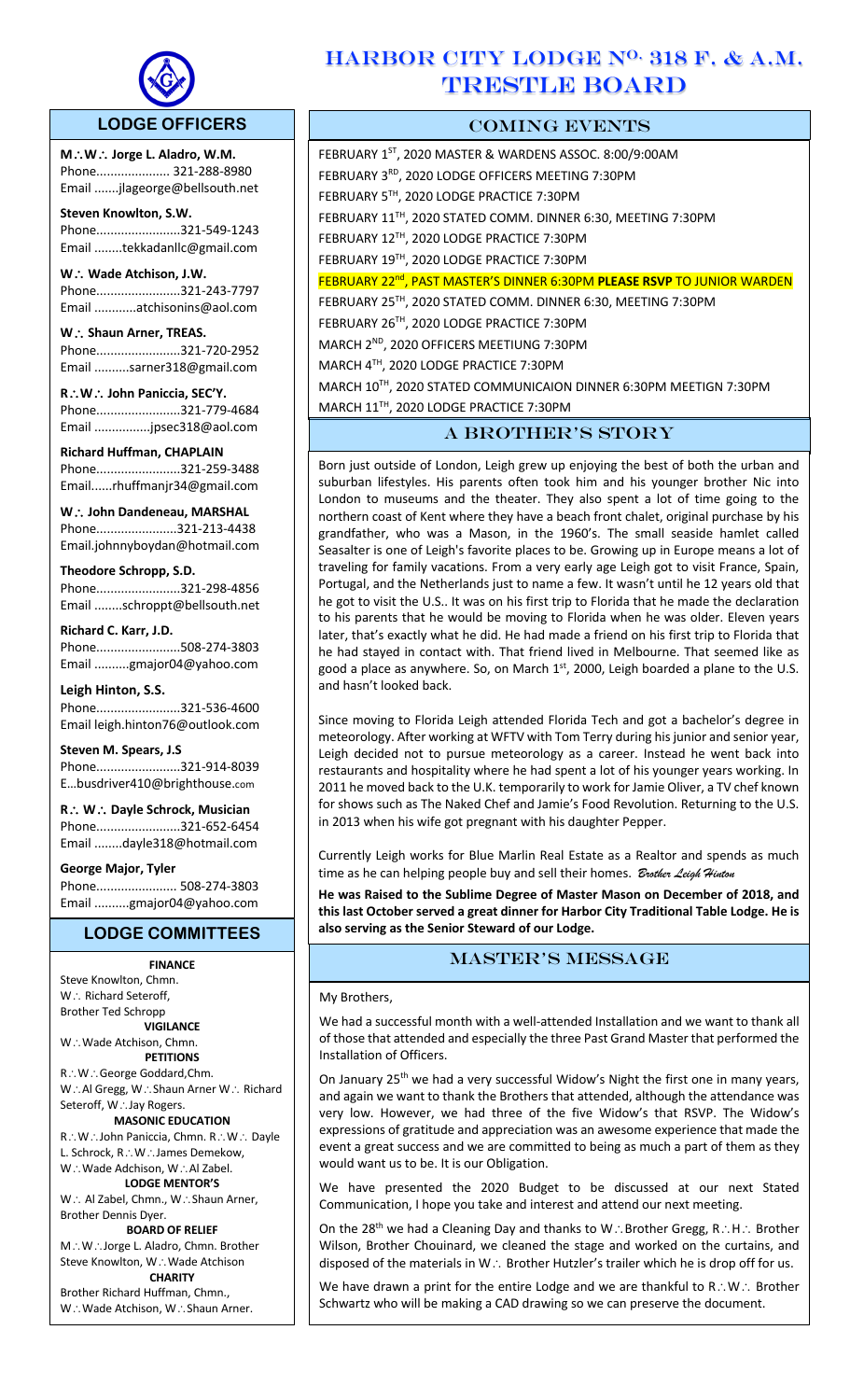#### **LODGE COMMITTEES cont.**

#### **LODGE PROPERTY**

 $W:$  Alan Greg, Chmn. W. Michael Hutzler, Brother Steve Knowlton, Brother Richard Huffman, Brother Dennis Dyer, R: W: Ben Schwartz **LODGE INSTRUCTOR**

R.: H.: Gary Wilson

**OFFICERS RITUAL ASSIST.**

W.: Michael Hutzler, Chmn. R.: W.: James Demenmkow **CATECHISM INSTRUCTOR**

R.: W∴James Demenkow, Ch R.: H.: Gary Wilson, W.: Jay Rogers, W.: Michael Hutzler. **LODGE LIBRARIAN** W. Al Zabel, Chmn.

**SICKNESS & DISTRESS**  $R\colon W\colon$  Thomas Moore, Chm

W.: Al Gregg, Richard Huffman **INVESTIGATION**

### As needed **PAST MASTERS**

| *Aubrey Bates PDDGM 1954    |  |
|-----------------------------|--|
|                             |  |
| *E. R. Mayfield 1955        |  |
| *Richard F. Griffie,1956    |  |
| PDDGM & PGM 1976-77         |  |
|                             |  |
| Raymond McAlpine 1957       |  |
|                             |  |
| *Steven Rianaldo PDDGM1959  |  |
|                             |  |
| *Richard F. Griffie,1960    |  |
| PDDGM & PGM 1976-77         |  |
| *Keith Brown 1961           |  |
|                             |  |
|                             |  |
| * Charles McLin1963         |  |
| *George Schulthies1964      |  |
|                             |  |
| *Paul V. Gandy  1965        |  |
| *Adam Budris PDDGM1966      |  |
| John Beasley1967            |  |
|                             |  |
|                             |  |
| *Robert Notvest1969         |  |
| Robert M. Bullock1970       |  |
|                             |  |
| *Edward P. Abbott1971       |  |
| *Glenn T. StittPDDGM1972    |  |
| *Robert L. Goldsmith1973    |  |
|                             |  |
| PDDGM, PGM 1983-84          |  |
| Carl G. Planck, Jr1974      |  |
| Douglas Dagley1975          |  |
|                             |  |
| *Henry Farrow1976           |  |
| *Donald R. Pacetti1977      |  |
| Patrick A. Galbraith1978    |  |
|                             |  |
|                             |  |
| *James H. Bragg1980         |  |
| Robert C. Birnie1981        |  |
| *Wallace L. Whiting1982     |  |
|                             |  |
| Stanley W. Miller1983       |  |
| *Gerald T. Freese1984       |  |
| Ronald E. LaCair1985        |  |
|                             |  |
| Charles R.R. Walle1986      |  |
| Corenth Owens1987           |  |
| Karol M. DziegielPDDGM1988  |  |
|                             |  |
| Allen P. Gregg1989          |  |
|                             |  |
| *George Ed. Gardner, Jr1991 |  |
|                             |  |
| William C. White1992        |  |
| Kenneth L. Jenkins 1993     |  |
| Robert P. Edmiston1994      |  |
| Thomas L. MoorePDDGM1995    |  |
|                             |  |
|                             |  |
| Mark C. Mason1997           |  |
|                             |  |
| John PanicciaPDDGM1998      |  |
| Dayle SchrockPDDGM1999      |  |
|                             |  |
|                             |  |
|                             |  |
| Fred BakerPDDGM2002         |  |
| Ron TrinklePDDGM2003        |  |
|                             |  |
|                             |  |
|                             |  |
| George GoddardPDDGM 2006    |  |
|                             |  |
|                             |  |
| Michael Hutzler2008         |  |
| James DemenkowPDDGM2009     |  |
|                             |  |
|                             |  |
| Wade Atchison2011           |  |
|                             |  |

#### master's message

Also, one of the two condensing units in the back that had the line damage was repair a new valve and drier installed. Some of the refrigerant had leak out that was the reason for the a/c leaking water and carpet was wet by the storage /tool room.

Brothers if you can reach out to the Secretary with your email address and correct phone number it would be a great help as to cut back on the cost of the Trestle Board mailing.

We are requesting the Past Masters of this Lodge to attend the Past Master's Dinner on FEBRUARY 22<sup>nd</sup>, at 6:30PM PLEASE RSVP TO THE JUNIOR WARDEN, if you need transportation please let us know we will be more than happy to have a Brother pick you up and return you back home. We want to break bread with and have an opportunity to meet you, it would be a great pleasure for all our new members to get to know our predecessors and thank you for your leadership and hard work. As well as see Brother that you may have not seen in sometime. We love to have as many of you as possible.

We have many events planned for the year my Brothers we are asking you to support our Lodge with your attendance to the meetings and dinners. **We need your participation.**

M.: W.: Jorge L. Aladro, Worshipful Master

## Senior Warden's message

#### Brothers,

I am excited to see all the work and improvements around the Lodge this past month, and I would like to say a big thank you to all who are offering their time to help!"

I am also looking forward to the next couple months, as our degree team starts to work on the E.A. degree.

The year is off to a great start, and I for see a wonderful year of growth ahead of us!

**Fraternally** 

Bro. Steven Knowlton, Senior Warden

### JUnior Warden's message

My Brothers,

Wow!!! What a start. We have really started out quickly with M.: Wx1 Jorge at the helm. So many exciting plans for the future of our great lodge. I hope you all join with me in the rejuvenations.

I hope that some of the brothers will forgo eating before lodge and will join with the Brothers for our dinners before lodge. I would like to invite all the wives and girlfriends. To attend our dinners (not both at the same time) but please if you plan on that give me an e-mail so I can have the proper amount of food for the meeting. (atchisonins@aol.com)

It is kind of discouraging to have so much left over food or not enough. If I have a handle on the number of people to feed, I can make money for the lodge.

On the meeting of the 11<sup>th</sup> of February, I plan on providing chicken cheese enchiladas with beans and rice. (unless nixed by the boss) On the 28<sup>th</sup> pork tenderloin with vegetables, mashed potatoes and biscuits. I will endeavor to provide a menu on all upcoming trestle boards, so you can decide if dinner is at the lodge is something you would like.

Please provide me with any ideas or suggestions for dinners in the future.

 $W:$  Wade A. Atchison, Junior Warden

### Secretary's message

Greetings My Brothers!

I hope everyone is doing well.

Just a reminder please check your dues card and make sure it says 2020 on it. If not please contact me so we can get you a current dues card. My information is on the trestle board and if you need ANYTHING please do not hesitate to contact me or one of YOUR Lodge Officers!

Respectfully and Fraternally,

R.: W.: John Paniccia, Secretary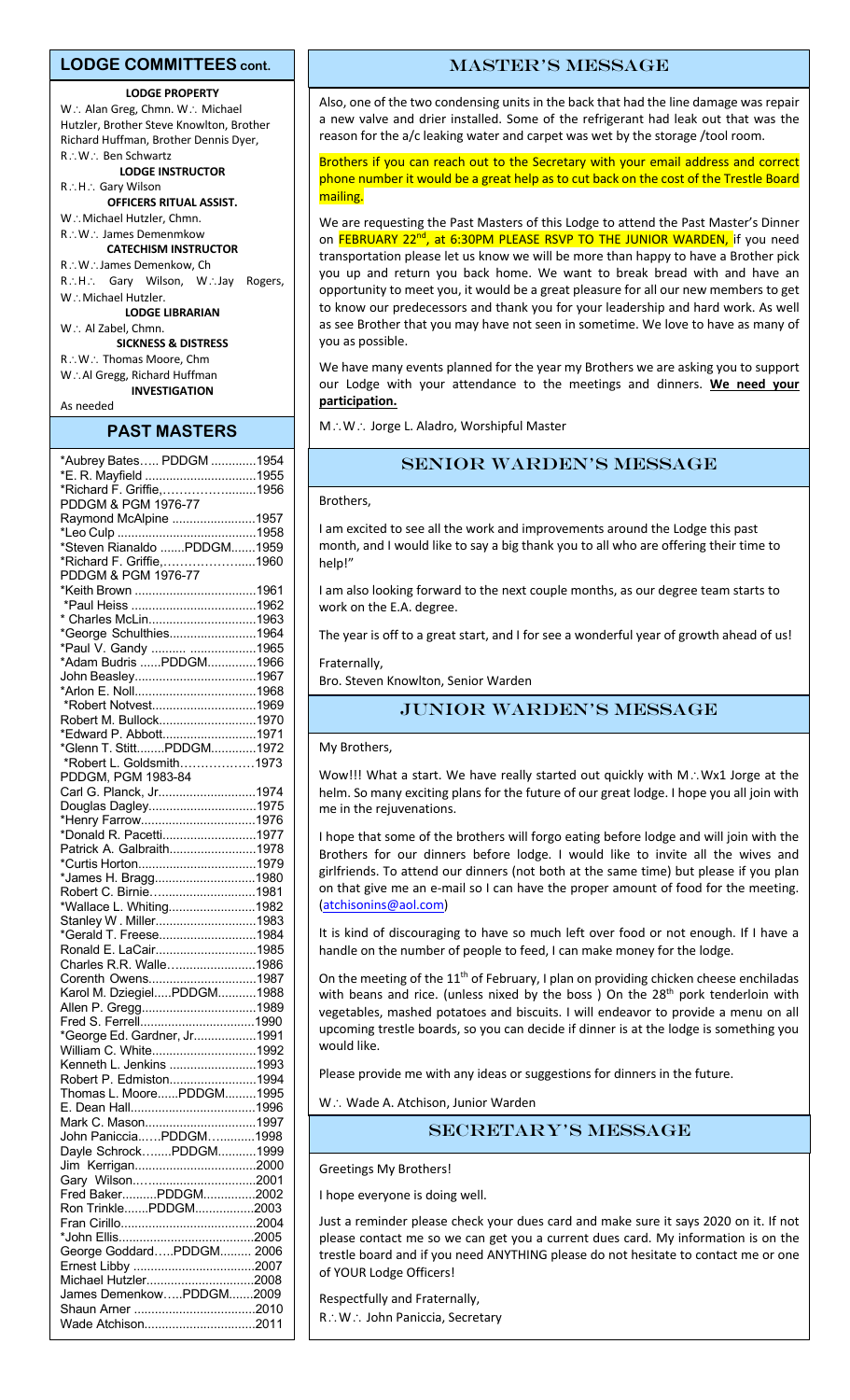### **PAST MASTERS cont.**

| John Dandeneau2014   |  |
|----------------------|--|
|                      |  |
| Doughlas Setzer 2016 |  |
| Kevin Smithwick 2017 |  |
|                      |  |
| John Dandeneau2019   |  |
|                      |  |

#### **Affiliated Past Masters**

| *William Thomas1981         |  |
|-----------------------------|--|
| *Ernest G. Peterson1986     |  |
|                             |  |
|                             |  |
| DDGM, PGM 2012-13           |  |
|                             |  |
| *Charles E. Bryant 1999     |  |
| *Robert A. Buotte2000, 2001 |  |
| Steven B. WaldenPDDGM 2009  |  |
| Benjamin SchwartzPDDGM 2009 |  |
|                             |  |

#### **BIRTHDAYS/ANNIVERSARIES**

#### **BIRTHDAYS**

| Robert C. Ritter, Jr.        | 2/1  |  |
|------------------------------|------|--|
| Thomas K. Loshe              | 2/6  |  |
| W.: Mark C. Mason            | 2/12 |  |
| Alfred R. Delp               | 2/14 |  |
| R∴W∴Steven B. Walden         | 2/14 |  |
| David M. Wisnewski           | 2/15 |  |
| Ralph Cox.                   | 2/16 |  |
| John Maynard                 | 2/16 |  |
| W.: Kevin D. Smithwick       | 2/16 |  |
| W∴Henry L. Engel, Jr.        | 2/19 |  |
| Ralph L. Horner              | 2/23 |  |
| David W. Drury               | 2/26 |  |
| W.: Doughlas M. Setzer       | 2/27 |  |
| Bobby J. Lawless             | 2/28 |  |
| <b>MASONIC ANNIVERSARIES</b> |      |  |
| Samuel Pansulla              | 2/16 |  |
| Raymond L. McAlpine          | 2/17 |  |
| Jimmy L. Penland             | 2/17 |  |
| Kenneth J. Young II          | 2/23 |  |
| Stephen H. Gould             | 2/25 |  |
| Michael J. Mannng            | 2/25 |  |
| Alfred R. Delp               | 2/26 |  |
| John A. McMillin             | 2/26 |  |
| M∴W∴ Jorge L. Aladro         | 2/28 |  |
|                              |      |  |

### Trestle board request

#### **My Brothers.**

**In order to have better communications and reduce the cost of Mailing the Trestle Board we are asking to please send us your email. Your email will be kept secure and will only be used to send you the Trestle Board. We will be most appreciative if you can assist us with this request. Send email to the Secretary or Worshipful Master.**

### CHAPLAIN's message

Brethren, I have been sick and missed the last Stated Communication of January but praise God am now on the mend. I hope this finds all in good health. I am not aware of any passing's as of this date.

I have knowledge however of a need for prayers;  $W \cdot$ : Brother Wade's wife and Brother David's mother Tracey is about to enter a new episode in her life, one in which she will need lots of prayers and understanding.

Brother Steven Spears is on the comeback trail but still in need of prayers for a full recovery.

If there are others I may not be aware of please in your own ways add them to this list as you Pray for others or better yet remind me and I note it in this column. This is an open invitation to those who do not for one reason or another want to stand up in Lodge and ask for prayers for oneself or for loved ones. It is incumbent upon us as Masons to keep all of our Brothers and their loved ones in our Prayers.

Bro. Richard Huffman, Chaplain

## MONTHLY CHARITY

In the month of January, we ask the Brethren to support Nana's House.

#### PETITION'S IN PROGRESS

Brother Robert Claude Long, has presented a Petition for Dual Membership

#### Sickness & distress

We have under the weather our Brother Chaplain trying to get over a bad cold, and Brother David's Mother going thru difficult times. Please keep them in your prayers, for a speedy recovery and normalcy.

### Did you know

#### **VOTING IN THE LODGE**

**25.41** None but members of the Lodge have a right to ballot, and no member present can be excused from balloting on any question before the Lodge, except by a vote of the Lodge, upon good cause shown; nor can a member be permitted to retire from the Lodge to avoid casting his ballot.

**26.18** None but members of the Lodge have a right to a ballot, and no member present can be excused from balloting on any question before the Lodge, except by a vote of the Lodge, upon good cause shown; nor can a member be permitted to retire from the Lodge to avoid casting his ballot.

**35.07** None but members of the Lodge have a right to ballot, and no member present can be excused from balloting on any question before the Lodge, except by a vote of the Lodge, upon good cause shown; nor can a member be permitted to retire from the Lodge to avoid casting his ballot.

#### **RULINGS AND DECISIONS**

It is improper to have a telephone in a Lodge Room. Telephone in anteroom is proper and sufficient. (1972 Proc. 53-259)

#### **THE CHARGES OF A FREEMASON**

**Extracted from the Ancient Records of Lodges Beyond the Sea, and of those in England, Scotland, and Ireland, for the Use of the Lodges in London to be Read at the Making of New Brethren, or when the Master shall order it.**

#### **I. CONCERNING GOD AND RELIGION**

A Mason is obliged, by his tenure, to obey the moral law; and if he rightly understands the art, he will never be a stupid Atheist, nor an irreligious libertine. But though in ancient times Masons were charged in every country to be of the religion of that country or nation, whatever it was, yet it is now thought more expedient only to oblige them to that religion in which all men agree, leaving their particular opinions to themselves; that is, to be good men and true, or men of honour and honesty, by whatever denominations or persuasions they may be distinguished; whereby Masonry becomes the center of union, and the means of conciliating true friendship among persons that must have remained at a perpetual distance.